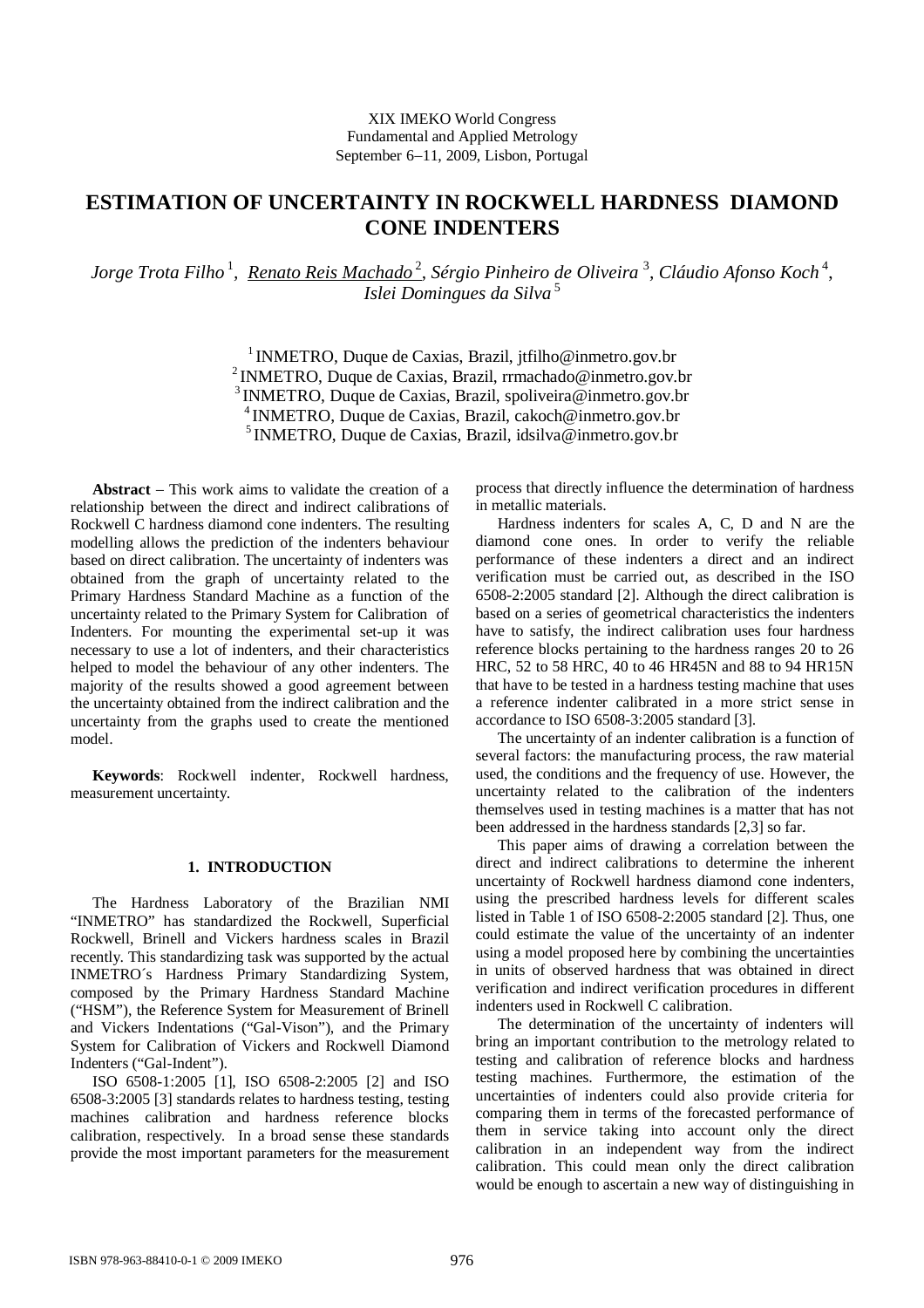advance a better or a not so better indenter. E.g., this is a proposition for classifying indenters in terms of expected performance prior to their use in service.

# **2. MATERIALS AND METHODS**

For best results in measurements of the uncertainty of indenters on Rockwell hardness scale, data obtained from indenters of different manufacturers and with different histories of use were used. The Rockwell hardness reference blocks selected to carry out the work had nominal hardness values of 23HRC, 55HRC, 43HR45N and 91HR15N, respectively. This choice was based in the requirements of relevant international standards [2] in such a way be possible the examination of hardness scales in their low, medium and high ranges as a function of the indentation depth.

The results of measuring the hardness were submitted to a widespread analysing criteria for acceptance or rejection of the measured values [4], while the calculation of uncertainty of measurement used the methodology recommended by ISO-GUM [5].

Figure 1 shows the INMETRO´s Primary Hardness Standardization Machine. The indirect verification was carried out in this standard.



Figure 1 – Primary Hardness Standard Machine (HSM).

The calculation of the uncertainty of the indenter through indirect calibration was done taking into account the uncertainties related to the measurement repeatability and the type-B uncertainty calculation that resulted from the Primary Hardness Standard Machine's calibration Primary Hardness Standard Machine´s calibration documentation.

The determination of the uncertainty of Rockwell indenters into units of length was calculated from the results obtained by direct calibration. For that, it was used the Gal-Indent system for the calibration of the indenters.

Figure 2 shows the Primary System for Calibration of Vickers and Rockwell Diamond Indenters "Gal-Indent".



Figure 2 – Primary System of Rockwell and Vickers Diamond Indenters Calibration (Gal-Indent).

The determination of the combined uncertainty of Rockwell diamond cone indenters comprised the estimation of uncertainties related to the angle, radius and generating angle of inclination of the indenter that resulted from the direct verification of indenters. At the same time, there was a combination of the values of uncertainty into the unit of length, as the uncertainties related to the angle between the indenter sides and the angle of inclination of the indenter are given in degrees by the Gal-Indent system. After the equalization of the units it was possible associating the squared standard uncertainties and combining them afterwards.

In the equation 1 below, the considered uncertainty sources used for calculating the uncertainty of the indenter in millimetres are shown.

$$
\boldsymbol{\mu}_{Gal} = \sqrt{\boldsymbol{\mu}_{angle}^2 + \boldsymbol{\mu}_{raddi}^2 + \boldsymbol{\mu}_{generatrix}^2 + \boldsymbol{\mu}_{inclination}^2}
$$
 (1)

where  $\mu$   $_{Gal}$  is the uncertainty of the indenter from direct calibration,  $\mu_{angle}$  is the uncertainty related to the included angle of the diamond cone of the indenter,  $\mu_{raddi}$  is the uncertainty from the radii calibration,  $\mu$  generatrix is the uncertainty related to deviations from straightness of the generatrix of the diamond cone adjacent to the blend and  $\mu_{\text{inclination}}$  is the uncertainty of the angle between the axis of the diamond cone and the axis of the indenter-holder. All uncertainties are provided in units of length.

For indirect calibration the considered uncertainty sources were the HSM calibration itself and the repeatability concerning the tests, as shown in the equation 2 below.

$$
\mu_{I} = \sqrt{\mu_{HSM}^{2} - \mu_{\text{Re }p}^{2} - \mu_{Block}^{2}}
$$
 (2)

where  $\mu_I$  is the uncertainty of the indenter,  $\mu_{HSM}$  is the uncertainty of the Primary Hardness Standardization Machine,  $\mu_{Block}$  is the uncertainty related to standards blocks and  $\mu_{\text{Rep}}$  is the uncertainty related to the repeatability of the tests. All uncertainties are provided in units of hardness.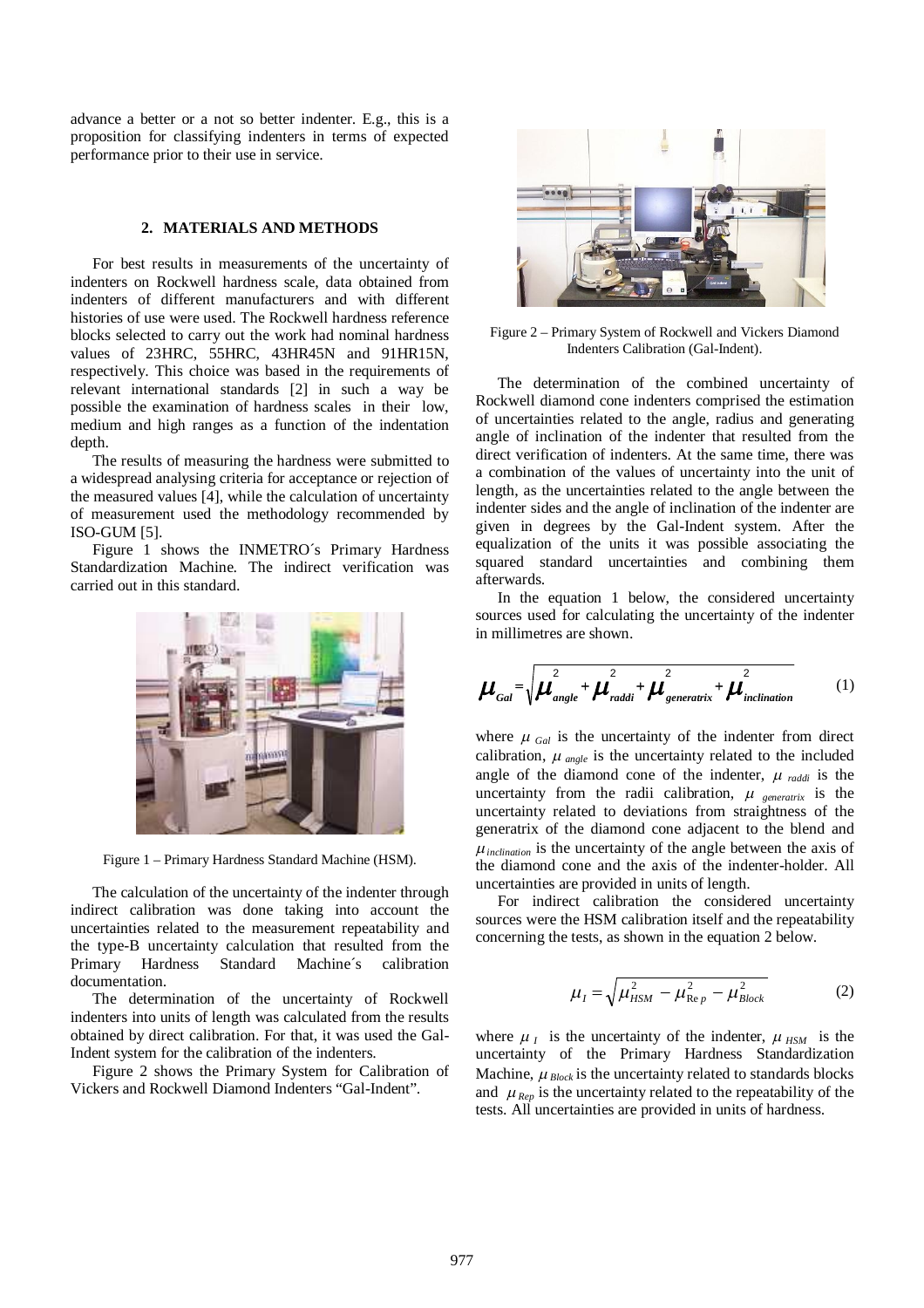### **3. RESULTS AND DISCUSSION**

As a consequence of the analysis of results for the uncertainty of the indenters using both direct and indirect verifications it was possible to determine the compatibility between the two results regarding the verifications. Moreover, it was possible to show there was an agreement between the calculated and modelled uncertainties taking into account the same scale of hardness in which data were obtained.

The amount of results were used to create and validate a mathematical model developed in this paper. This model has proved its ability to use the uncertainty using only the dimensional and geometric properties of the tested indenters that were obtained from direct calibrations.

This study succeed in determining graphically the uncertainty of the indenter in units of hardness through its uncertainty in units of length, obtained by direct calibration. Since the uncertainty values, due to indirect calibration and the values estimated by graphical representation, were determined in hardness units it was possible to assess the correlation between values presented in "x" and "y" coordinates.

This above discussion arised from the plotting in a x-y graph many points whose coordinates were the uncertainties obtained in both direct and indirect indenters verification. The adjustment of the best curve to these experimental points (the so-called "calculated" ones) allowed the estimation of the respective uncertainties related to the indirect verification (the "modelled" values).

Figure 3 establishes the relationship between the uncertainties as calculated from the calibration obtained through indirect and direct calibration as shown in figures 3A, 3B, 3C and 3D that refers to tests carried out in high, medium and low depths of penetration, e.g. by the use of the hardness reference blocks 23HRC, 55HRC, 43HR45N and 91HR15N, respectively. In this graph the uncertainty related to the PHSM (in HRC units) is depicted in the y-axis; the uncertainty linked to the Gal-Indent System (in mm values) is located in x-axis.

Figure 3 compares the uncertainty values calculated by the indirect and the direct calibrations, and it was drawn from a number of data originated in measuring Rockwell indenters calibrated at INMETRO´s Hardness Laboratory.

The small difference between the calculated and estimated graphical values of uncertainty is shown in Table 1 below.

In Table 1, "Hardness" is the hardness blocks used in the indirect verification, "Unc. Calc." is the uncertainty resulted from the indirect verification whereas the "Unc. Est." is the estimated graphical value of uncertainty. "Difference" is the difference between the calculated uncertainty and the estimated uncertainty.

It is important to mention that the indenters which showed satisfactory performance in indirect calibration are the more prone to agree with model created to estimate the indenter uncertainty.



Figure 3 – Graphs on the behaviour of the uncertainties of direct and indirect calibration of Rockwell diamond cone indenters, where figures 3A, 3B, 3C and 3D refer to the hardness reference blocks 23HRC, 55HRC, 43HR45N and 91HR15N, respectively.

One can infer from Table 1, indenters P1 and P2 are the best candidates for being considered high-level indenters, e.g. reference indenters, since there appeared a "zero" difference in the calculations referred to these indenters. On the other hand indenter P4 seems to be able to be at most a working indenter, eventually even a non-approved indenter, due to a 0.11 difference (and a 0.05 value as well) that appeared for one of the hardness blocks used. As expected the indenter P3 had an intermediate behaviour when compared to the other three indenters shown in Table 1.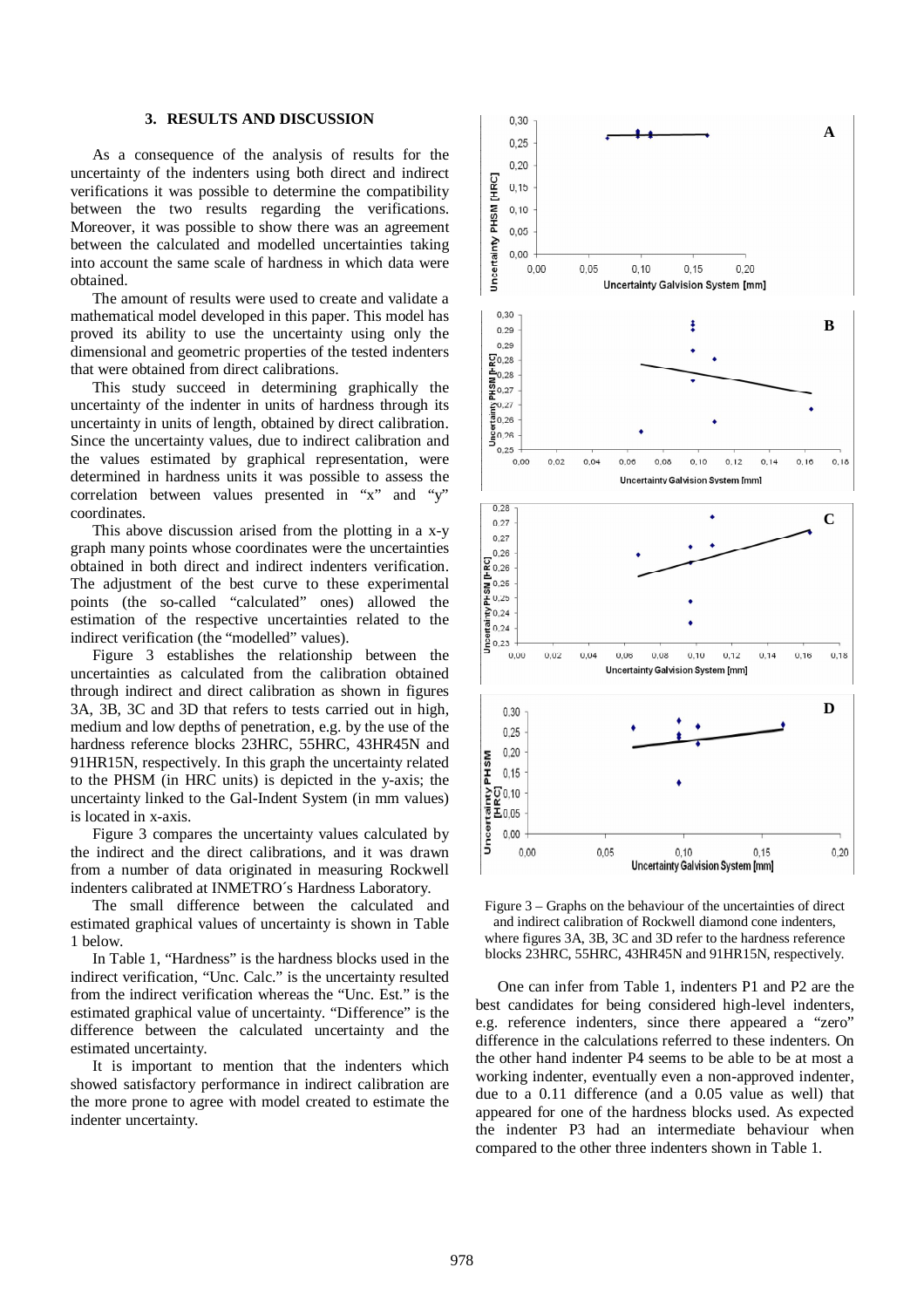| Indenter       | <b>Hardness</b> | Unc.  | Unc. | Difference |
|----------------|-----------------|-------|------|------------|
|                |                 | Calc. | Est. |            |
| P <sub>1</sub> | 23HRC           | 0.26  | 0.26 | $\Omega$   |
| P <sub>1</sub> | 55HRC           | 0.26  | 0.30 | $-0.04$    |
| P <sub>1</sub> | 43HR45N         | 0.26  | 0.29 | $-0.03$    |
| P <sub>1</sub> | 91HR15N         | 0.27  | 0.31 | $-0.04$    |
| P <sub>2</sub> | 23HRC           | 0.26  | 0.26 | $\theta$   |
| P <sub>2</sub> | 55HRC           | 0.27  | 0.3  | $-0.03$    |
| P <sub>2</sub> | 43HR45N         | 0.26  | 0.26 | $\theta$   |
| P <sub>2</sub> | 91HR15N         | 0.26  | 0.23 | 0.03       |
| P <sub>3</sub> | 23HRC           | 0.25  | 0.26 | $-0.01$    |
| P <sub>3</sub> | 55HRC           | 0.27  | 0.30 | $-0.03$    |
| P <sub>3</sub> | 43HR45N         | 0.23  | 0.26 | $-0.03$    |
| P <sub>3</sub> | 91HR15N         | 0.28  | 0.23 | 0.05       |
| <b>P4</b>      | 23HRC           | 0.15  | 0.26 | $-0.11$    |
| <b>P4</b>      | 55HRC           | 0.29  | 0.30 | $-0.01$    |
| <b>P4</b>      | 43HR45N         | 0.24  | 0.26 | $-0.02$    |
| P <sub>4</sub> | 91HR15N         | 0.28  | 0.23 | 0.05       |

Table 1 - Comparison between the calculated values of the uncertainty of the indenters through indirect calibration and the values observed by graphical simulation.

Table 2 shows the performance testing for indenters P1 through P4 when subjected to indirect verification. There, according to the requirements of the hardness standards, "W" means that indenter was classified as a working one, "R" if the indenter is to be classified as a reference one, and "NA" in case the indenter was considered as a non-approved one.

Table 2 – Indenters performance for indirect calibration

| <b>Indenters</b> | Hardness ranges |                                |         |         |  |
|------------------|-----------------|--------------------------------|---------|---------|--|
|                  | 23HRC           | $\overline{\phantom{0}}$ 55HRC | 43HR45N | 91HR15N |  |
| P1               | W               | W                              |         | w       |  |
| P <sub>2</sub>   | R               | W                              |         |         |  |
| P <sub>3</sub>   | W               | W                              | NA      | R       |  |
| P4               | NA              | NA                             | NA      | NA      |  |

Regarding Table 2, none of the indenters would be a "pure" reference indenter, since for each indenter not all hardness blocks had an "R". Indenters P2 (with two "Rs") and P3 (with one "R") could in theory be reference indenters for not all hardness blocks. From this point of view indenter P2 seems to be the better than P3 because it doesn´t have any "NA" as P3 has. So, P4 is the worst amongst all indenters.

Crossing the information of both Table 1 and Table 2 it is possible to infer the behaviour of an indenter in service depending only on the direct verification of it. In doing so, for the cases presented in this paper, P2 is the best indenter, P1 is the next, P3 is the third one. Thus, it appears that indenter P4 will provide not good compliance between the model and the value found by the indirect calibration. It is strongly related to the fact it was "not-approved" in a performance test related to indirect calibration.

In last, Tables 1 and 2 provide a classification for each indenter covering low, medium and high depth of penetration in hardness tests.

The results demonstrated the simulation of the uncertainty values of the indenters in hardness units without carrying out actual indirect verifications is viable. This graphical modelling is only a sole function of the uncertainties obtained with the Gal-Indent system for direct calibration of Rockwell diamond cone indenters. Moreover, it was possible to detect that when the indenters display geometrical characteristics different from those established by ISO, as expected one cannot attain an agreement between the calculated uncertainty and that one obtained graphically by the method presented in this research.

#### **CONCLUSIONS**

**-** This work makes the proposition of the possibility of using a new model in order to tackle with the dimensional and geometrical characteristics of diamond cone indenters. This model is directly related to the uncertainty of the indenter extracted from the indirect calibration. Thus, it is possible to qualify and at the same time model the behaviour of a particular indenter in its lifetime.

- As the Rockwell hardness is directly related to the depth of penetration, the indenter does present different characteristics depending on the hardness range that is linked to a low, medium and high depth of indentation.

This work proposes a new methodology for classifying indenters as a function only of the direct calibration of them. That is, according to the their dimensional characteristics, e.g. their inherent geometrical state, it would be possible to estimate with a high probability if any indenter is going to present the behaviour of a reference indenter, a working indenter or even if it has to be considered a non-approved indenter for testing and calibration of hardness machines. The model proposed here is as of a model for estimating the in-service behaviour of any indenter.

- Initial results showed a good correlation between the calculated uncertainty values and the value obtained through modelling. In order to increase the statistical reliability of results, the same test procedure has been done with other Rockwell indenters from several manufacturers. This way, the result will be statistically more robust, which will also validate the extension of this methodology for not only Rockwell indenters but also for Vickers and Brinell indenters as future research works.

# **ACKNOWLEDGMENTS**

The authors acknowledge the financial support granted from FINEP and CNPq / Prometro Projects for the development of this work as well as the indenters used here that were provided by the Brazilian institutes INMETRO, PUC-Rio and INT.